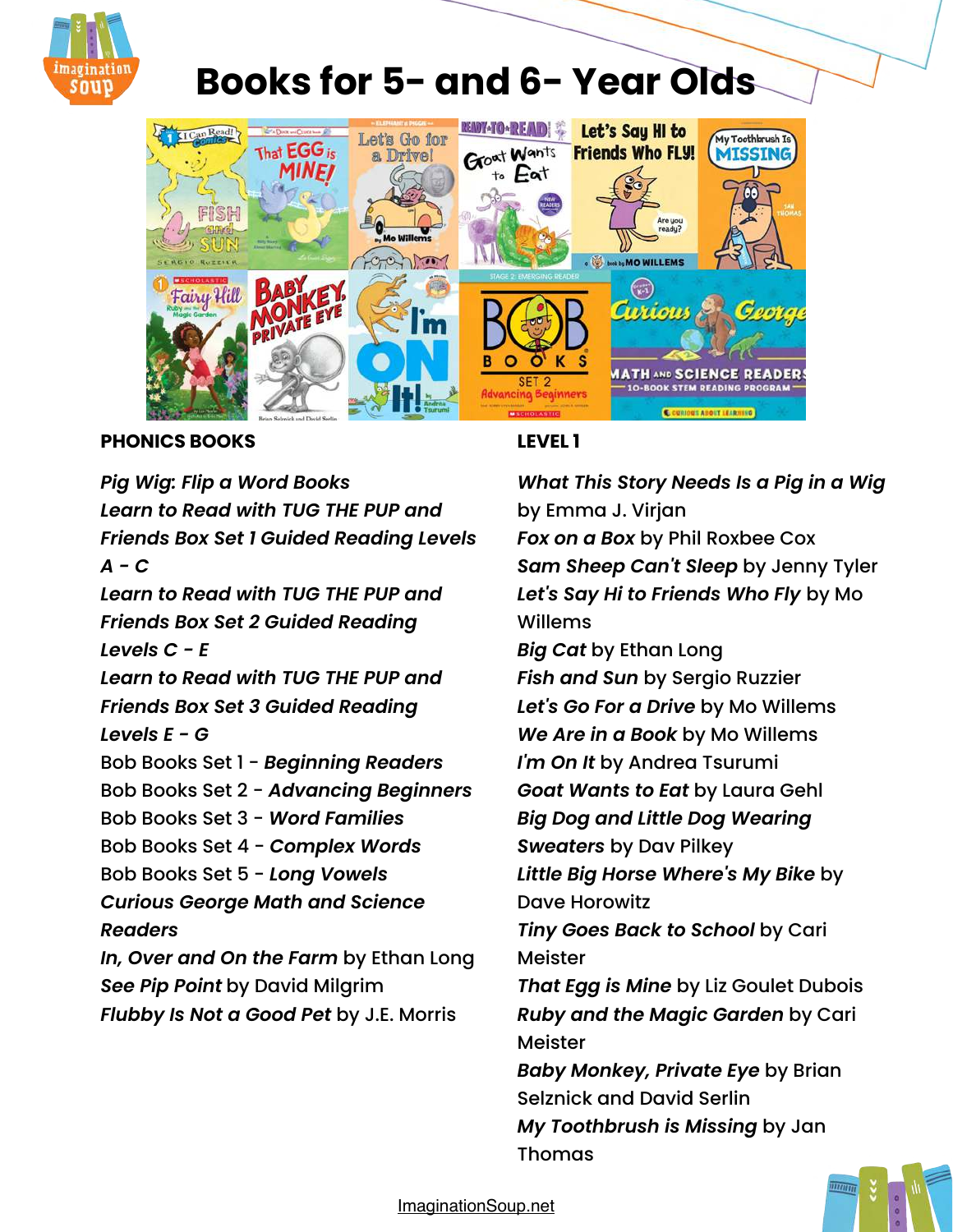

*[What Is Chasing Duck?](http://amzn.to/2q35Aap)* by Jan Thomas *[The Doghouse](https://amzn.to/2pp0qDl)* by Jan Thomas *[Biscuit](https://amzn.to/2Tw71NE)* by Alyssa Satin **Capucilli** *[LEGO City: All Aboard](http://amzn.to/2rGLL5T)* by Sonia Sander *[Snow Day](https://amzn.to/2AUFxsr)* by Candice Ransom *[This Is My Fort](https://amzn.to/2RKXdLK)* by Drew Daywalt *[Baseball Buzz](http://amzn.to/2q39qjO)* by CC Joven *[We Are Growing](http://amzn.to/2h2vL9X)* by Laurie Keller *[Hi, Jack!](https://amzn.to/2X7QyRB)* by Mac Barnett *[Little Penguin and the](https://amzn.to/3q2JwqN)  [Mysterious Object](https://amzn.to/3q2JwqN)* by Tadgh Bentley *[Nick and Nack Fly a Kite](https://amzn.to/3bpWEzW)* by Brandon Budzi, *[See the Cat](https://amzn.to/2ZZKnP7)* by David LaRochelle *[See the Dog](https://amzn.to/3g0A2dD)* by David

LaRochelle *[Friends Do Not Eat Friends](https://amzn.to/3sOaLIK)* by Jill Esbaum *[Your Friend Parker](https://amzn.to/3Jqa4fu)* by Parker Curry & Jessica **Curry** *[Penny and Her Marble](https://amzn.to/2vXrDnr)* by Kevin Henkes *[Gran on a Fan](http://amzn.to/1JaenES)* by Kevin Bolger *[Ice Cream Soup](https://amzn.to/2TA4gLo)* by Ann Ingalls *[I Want to Be a Doctor](https://amzn.to/2MHOmsh)* by Laura Driscoll *[Lazy Bear, Crazy Bear](http://amzn.to/1USkCJo)* by Kevin Bolger *[May I Please Have a](https://amzn.to/2u5uUMO)  [Cookie?](https://amzn.to/2u5uUMO)* by Jennifer Morris *[A New Hope](http://amzn.to/20lXtiK)* by Emma Grange *[Steve & Wessley in The](http://www.amazon.com/gp/product/0545614813/ref=as_li_tl?ie=UTF8&camp=1789&creative=390957&creativeASIN=0545614813&linkCode=as2&tag=melitaylonli-20&linkId=65PNT37K6GXVUELQ)  [Ice Cream Shop](http://www.amazon.com/gp/product/0545614813/ref=as_li_tl?ie=UTF8&camp=1789&creative=390957&creativeASIN=0545614813&linkCode=as2&tag=melitaylonli-20&linkId=65PNT37K6GXVUELQ)* by J.E. Morris

*[Caterpillar to Butterfly](http://www.amazon.com/gp/product/1426309201/ref=as_li_tl?ie=UTF8&camp=1789&creative=390957&creativeASIN=1426309201&linkCode=as2&tag=melitaylonli-20&linkId=B3LPELUPMRTAT7V4)* by Laura Marsh *[Jungle Animals](http://amzn.to/29Fy9kK)* by Camilla Gersh *[Ninja on the Farm](http://amzn.to/2q39Oi2)* by Luke Flowers *[Rat Attack](http://amzn.to/1ietrLT)* by Molly Coxe

#### **ACORN BOOKS**

*[Princess Truly I Can Build](https://amzn.to/2YeZWR5)  [It!](https://amzn.to/2YeZWR5)* by Kelly Greenawalt *[Don't Worry, BEE Happy](https://amzn.to/2sTPy5c)* by Ross Burach *[Frog Meets Dog](https://amzn.to/3snwRBi)* by Janee Trasler *[The Great Bunk Bed Battle](https://amzn.to/3ctgHib)* by Tina Kugler *[Surf's Up](https://amzn.to/35hNH8w)* by Luke Flowers *[A Magic Spark](https://amzn.to/2FVs5aq)* by Jessica Young *[Do You Like My Bike?](https://amzn.to/2RzJ6sw)* by Norm Feuti *[Sparkly New Friends](https://amzn.to/2FBblCq)* by Heather Ayris Burnell